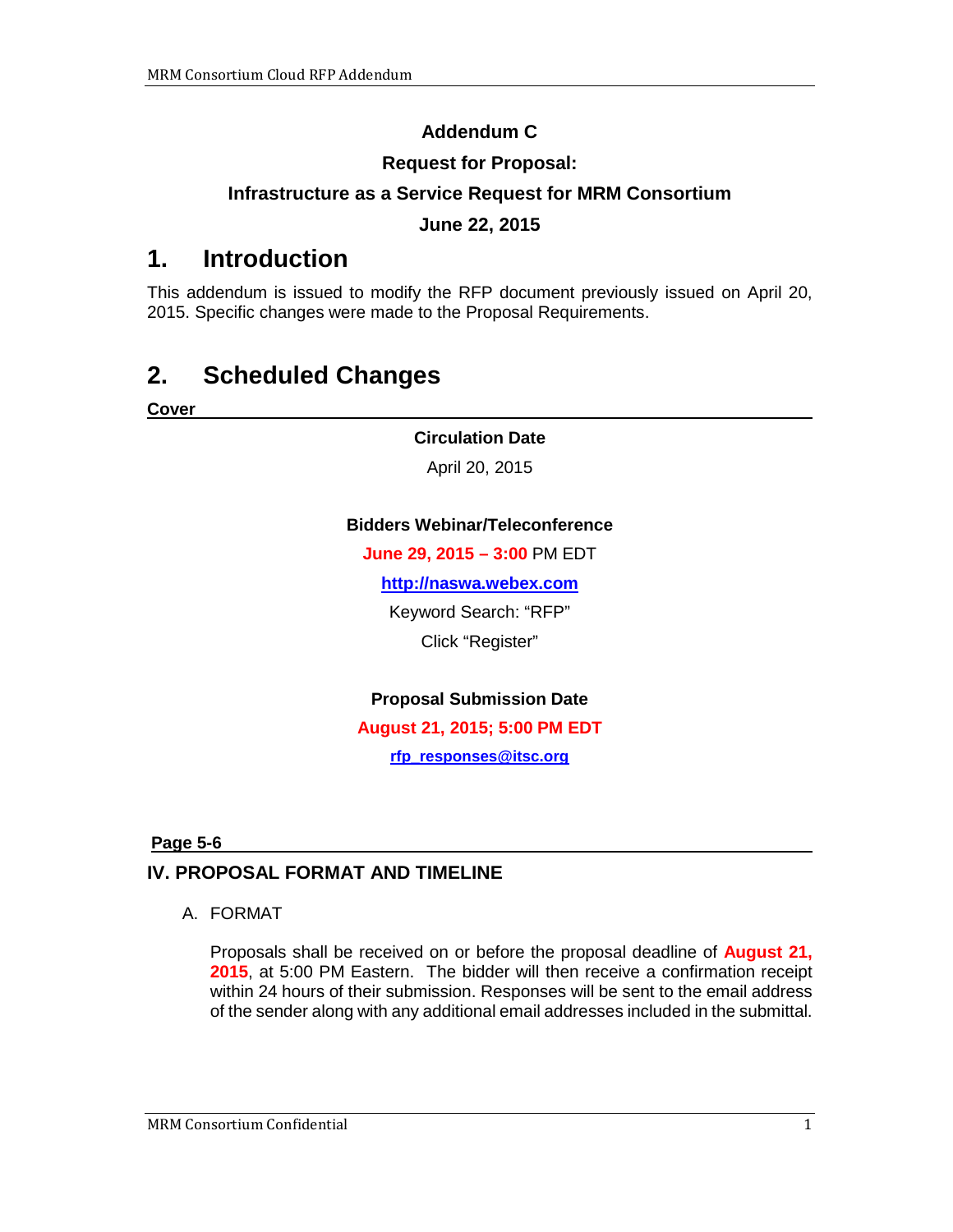Please ensure that the submittal is in PDF format. All proposals must be submitted electronically to the following email address: [rfp\\_responses@itsc.org.](mailto:rfp_responses@itsc.org) **Late proposals will not be accepted**. It is the responsibility of Bidder to ensure that its proposal is received by NASWA/ITSC, on or before this deadline.

The Bidder should submit a reasonably concise response that fully illustrates its proposed Solution. Therefore, Bidder shall make every effort to limit its full RFP response to 200 pages or less.

Bidders shall respond to every item listed within Section 4 – Bidder Response Format and label its proposal with the corresponding number for each question or request for information.

## B. TIMELINE

The following RFP Schedule of Events represents ITSC's best estimate for this RFP.

| <b>EVENT</b>                                                                       | <b>TIME</b><br>(EST) | DATF<br>(all dates are business<br>days) |
|------------------------------------------------------------------------------------|----------------------|------------------------------------------|
| 1. RFP Issued                                                                      |                      | April 20, 2015                           |
| 2.<br>Pre-proposal Webinar                                                         | 3:00 p.m.            | <b>June 29, 2015</b>                     |
| Written "Questions & Comments"<br>3.<br>Deadline                                   | 5:00 p.m.            | <b>July 17, 2015</b>                     |
| Response to Written "Questions &<br>4.<br>Comments"                                |                      | <b>July 24, 2015</b>                     |
| <b>Proposal Deadline</b><br>5.                                                     | 5:00 p.m.            | <b>August 21, 2015</b>                   |
|                                                                                    |                      |                                          |
| Completion of Technical Proposal and<br>6.<br><b>Oral Presentation Evaluations</b> |                      | TBD                                      |
| 7.<br>Opening & Scoring of Cost<br>Proposals                                       |                      | TBD                                      |
| <b>Best and Final Round</b><br>8.                                                  |                      | TBD                                      |
| <b>Evaluation Notice Released</b><br>9.                                            |                      | TBD                                      |
| 10.<br><b>Contract Negotiations Deadline</b>                                       |                      | TBD                                      |
| 11.<br><b>Contractor Contract Signature</b><br>Deadline                            |                      | TBD                                      |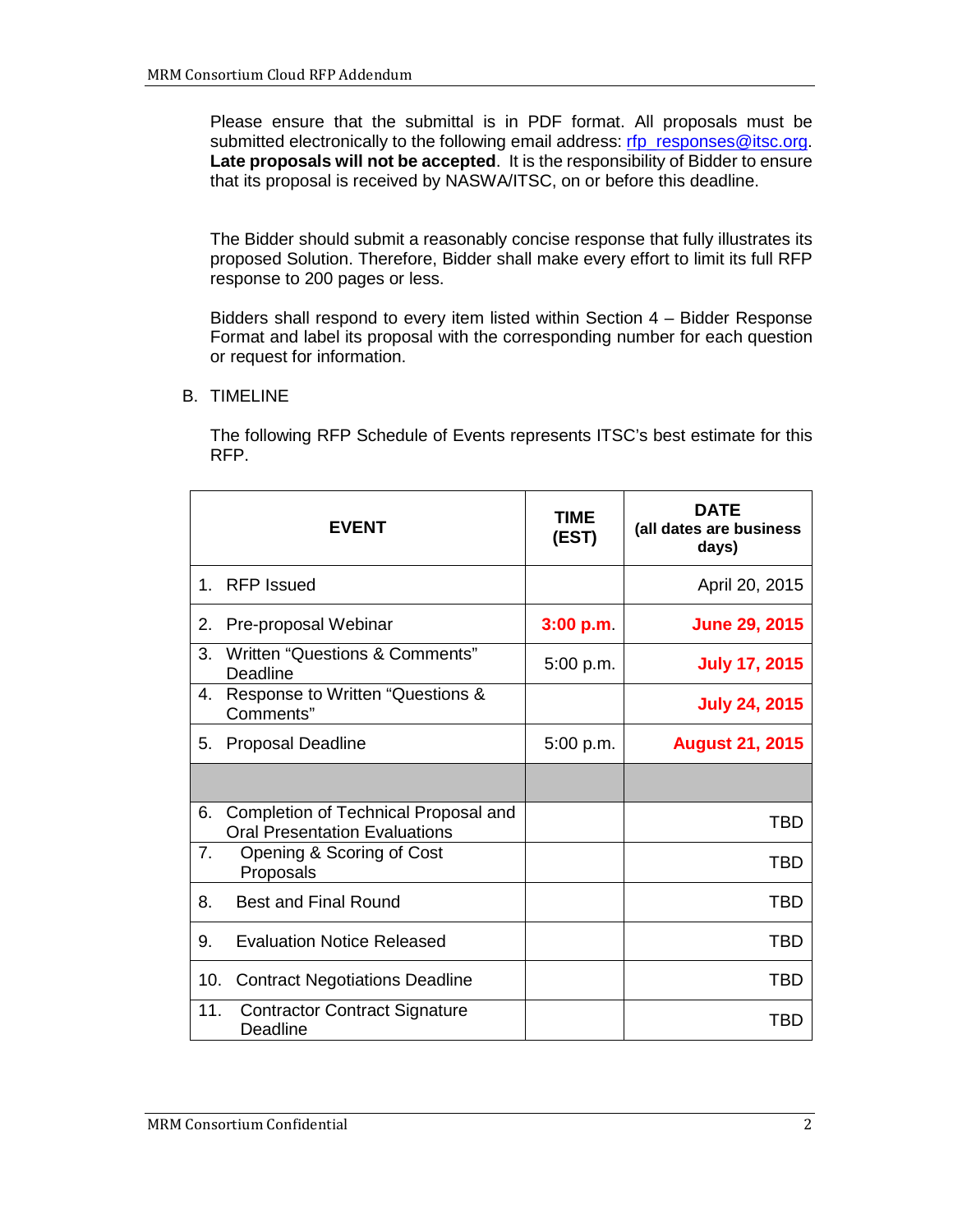**NASWA/ITSC reserves the right, at its sole discretion, to adjust the RFP Schedule of Events as it deems necessary.** Any adjustment of the Schedule of Events shall constitute an RFP amendment, and ITSC will communicate such to potential Bidders from whom ITSC has received a Notice of Intent to Propose.

# C. GUIDELINES FOR QUESTIONS AND COMMENTS

All questions pertaining to this RFP must be submitted via e-mail to [rfp\\_responses@itsc.org,](mailto:rfp_responses@itsc.org?subject=MRM%20Consortium%20Question%20RFP%20Number:%20%201401-676) by 5:00 PM EST on **July 10, 2015**. Questions submitted after this date and time will not be considered. The consolidated questions and answers will be posted under the MRM IaaS RFP link on the landing page of www.itsc.org. Only answers transmitted in this manner will be considered official and valid.

# **3. RFP Main Body Changes**

# **V. PROPOSAL REQUIREMENTS**

## **Page 8**

# E. PROPOSAL PLAN.

The IaaS Vendor will work with ITSC and MRM to design, develop, and implement a System infrastructure, delivered as a service "Infrastructure as a Service," or "IaaS", satisfying the requirements set forth in this RFP.

The IaaS Vendor's integration of IaaS services into the System delivery will allow MRM to benefit from the pricing of such services, and promote functionality of the System. Some high-level features of this single, integrated operating model that the Bidder shall meet are presented below. For each of the enumerated contractual requirements below, the Bidder must indicate their compliance and provide a detailed explanation of how they will fulfill each requirement. Each requirement and response constitutes a contractual obligation on the part of the Bidder, and will be evaluated as part of the award process.

- 1. High-Level Features of the integrated infrastructure:
	- a. Continuity. The IaaS Vendor will support the System for **three (3) years**. There will be **three** additional subsequent **one (1) year** option for support.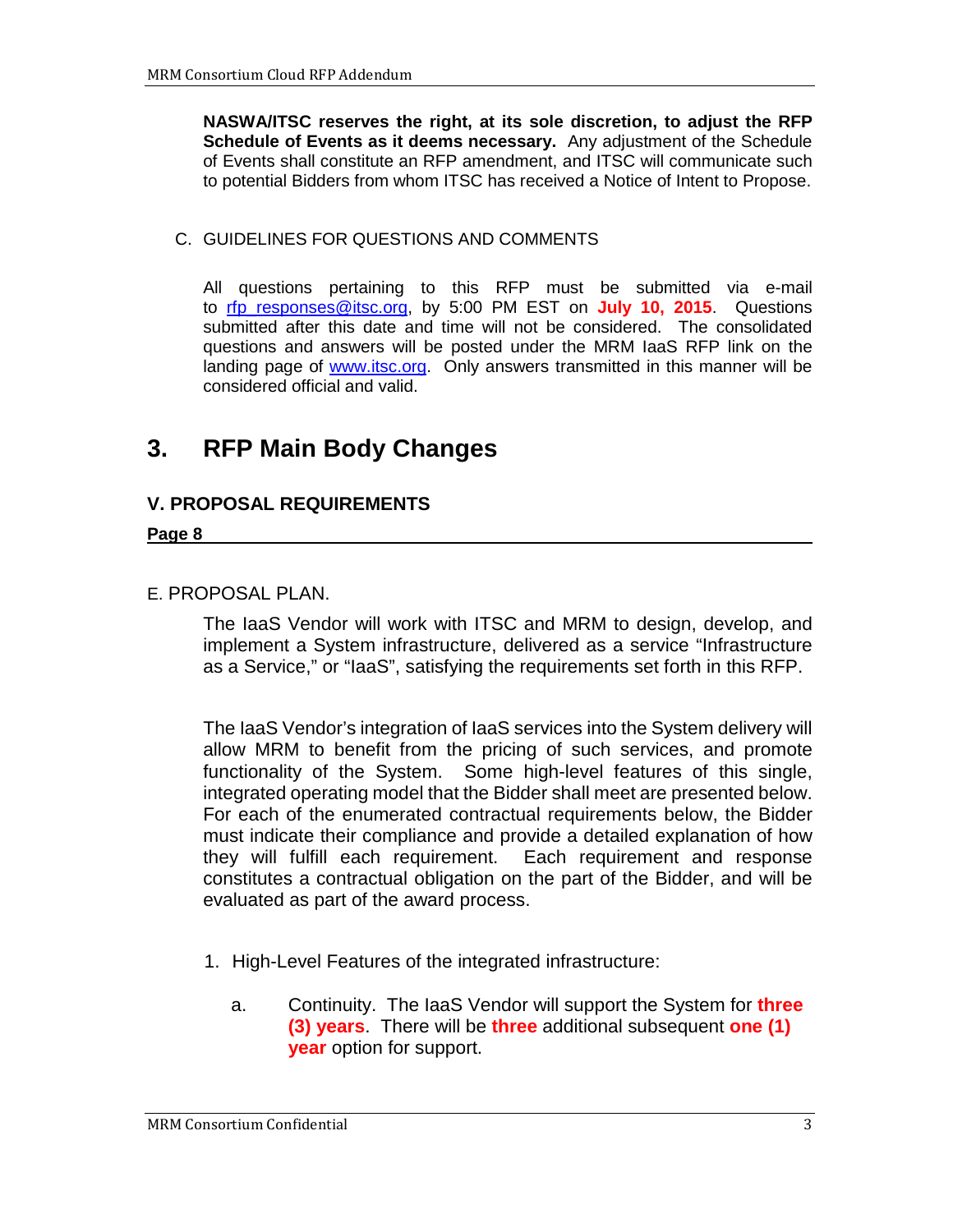- b. Expertise. The IaaS Vendor shall meet all requirements set forth in this Contract and Proposal section of the RFP, and all appendices.
- c. Quality. The IaaS Vendor shall deliver services in accord with, or exceeding, the Service Level Agreement ("SLA") standards set forth in Operational Service Agreement (OSA) (see Appendix B). **Bidder shall list any exceptions or confirm that it has no exceptions to any of the terms, conditions or requirements within this Appendix B, which may impact the Bidders scoring. Exceptions shall be accompanied by alternative or substitute language, which would be acceptable to Bidder. Conflicts with stated requirements shall be noted in the corresponding paragraphs within Bidder's response format. Additional terms, conditions, or requirements proposed by Bidder for consideration shall be provided with a reference to the corresponding paragraph in the Appendix Document.**
- d. Assignability. ITSC at any time may terminate the contract, in compliance with Appendix C Terms and Conditions. The IaaS Vendor shall be responsible for all transition costs to another IaaS Vendor. The transition period must not exceed 90 days, with final acceptance determined solely by ITSC and the MRM Consortium. **The Bidder must describe how they will achieve and implement this requirement.**
- e. Security.IaaS Vendor shall ensure the System meets state and federal security requirements for the UI program and shall remain compliant with those requirements. The IaaS contractor shall also host the MRM TOP technical implementation, which has to comply with federal regulations, including but not limited to IRS Publication 1075. Finally, the IaaS contractor shall, as a condition precedent to the Consortium states entering into the Contract, execute and deliver Data Security Agreements with the Consortium states, to ensure data protection standards consistent with existing state laws. See Appendix D for Data and Network Security.
- f. Warranty and Maintenance. Once implemented, the System will require continuous performance, functionality, and technical currency. The IaaS Vendor shall, therefore, deliver a maintenance program that commences with the nine month period, and continues, seamlessly at the Consortium's discretion, election of one or more of the three year option periods, which is after the initial nine months. The maintenance solution shall include everything necessary to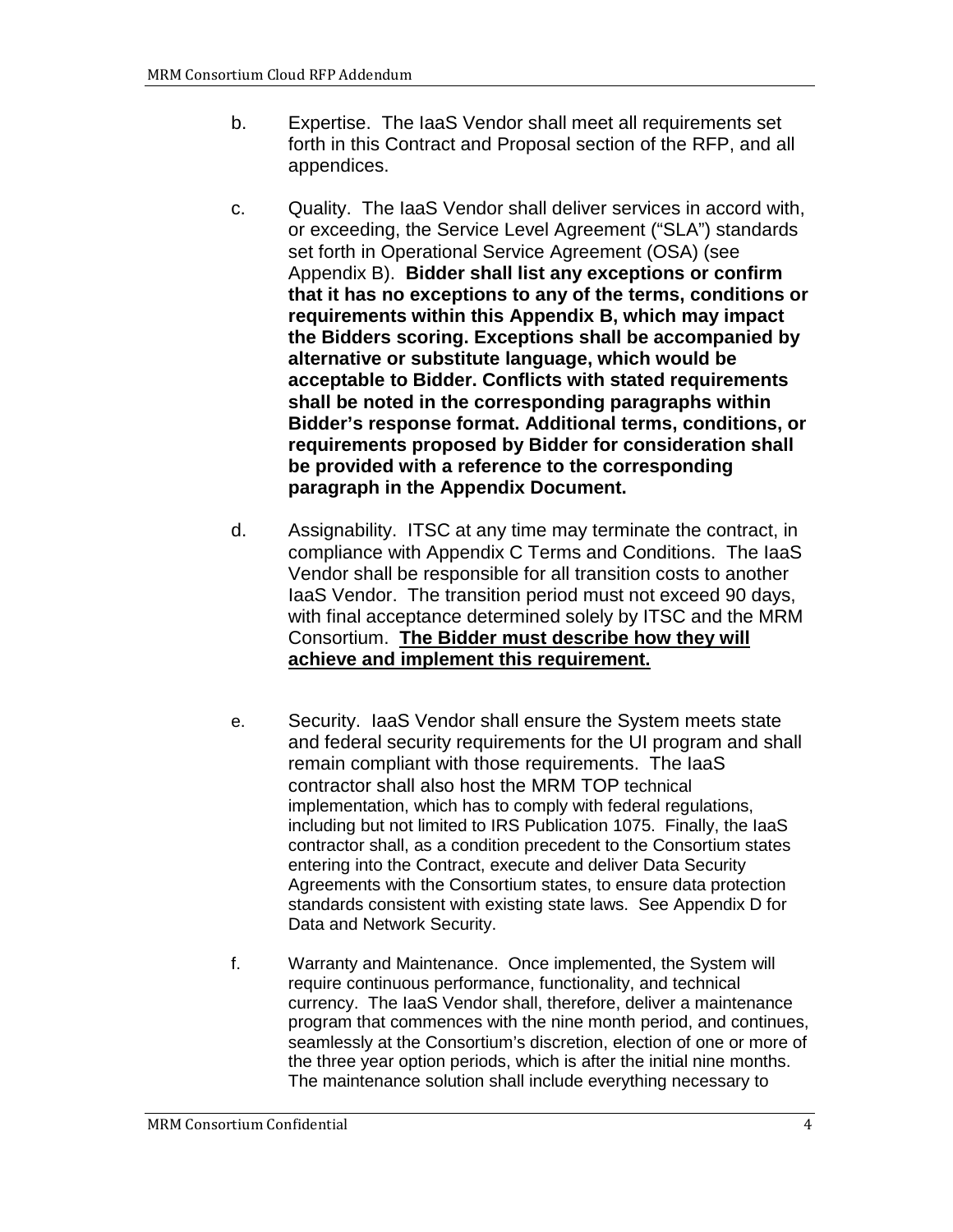maintain levels of performance, functionality, currency and/or compatibility, and be compliant with the OSA.

#### **Page 15**

- 9. Other Requirements
	- a. The MRM system will contain Federal Tax Information (FTI). The MRM solution will use the following products in combination to safeguard this data as part of compliance with IRS 1075; the Appendix A Technical Architecture describes this is more detail. The IaaS Contractor must host this system as well.
		- Appliance Guardium S-Tap and S-Gate
		- Appliance Vormetric Data Security Manager (DSM)
		- Appliance IBM DataPower
		- IBM Database Encryption Expert agent software
		- Guardium File Encryption agent software

The MRM consortium has already procured the above appliances / software components. The Bidder shall allow the use of these appliances in the proposed cloud infrastructure.

- b. The primary and secondary (DR) Data centers must be located in the continental United States.
- c. FTI data cannot be accessed remotely by agency employees, agents, representatives, or contractors located offshore—outside of the United States territories, embassies, or military installations. Further, FTI data may not be received, processed, stored, transmitted, or disposed of by IT systems located offshore.
- **d. Identify all safeguards and methods that the provider will implement and maintain to protect a customer's confidential business data, such as FTI data, personal identification information (PII) data, social security administration (SSA) data, etc., from being accessed by the provider's employees or other contractors. Specifically address how FTI, PII, and SSA data encryption in transit, at rest, root access control, etc. is handled.**

# **Page 16**

## F. PRICING

Bidders shall segregate and submit via e-mail separately the portion of the proposal that contains the cost and proposed payment schedule. The payment schedule shall include **three (3) years** cost along with costs for production environments, disaster recovery plan, and capacity plan deliverables. Additionally, the proposed payment schedule shall include yearly costs for the **three additional subsequent one (1) year option for support.** This information will be evaluated by the Evaluation Committee.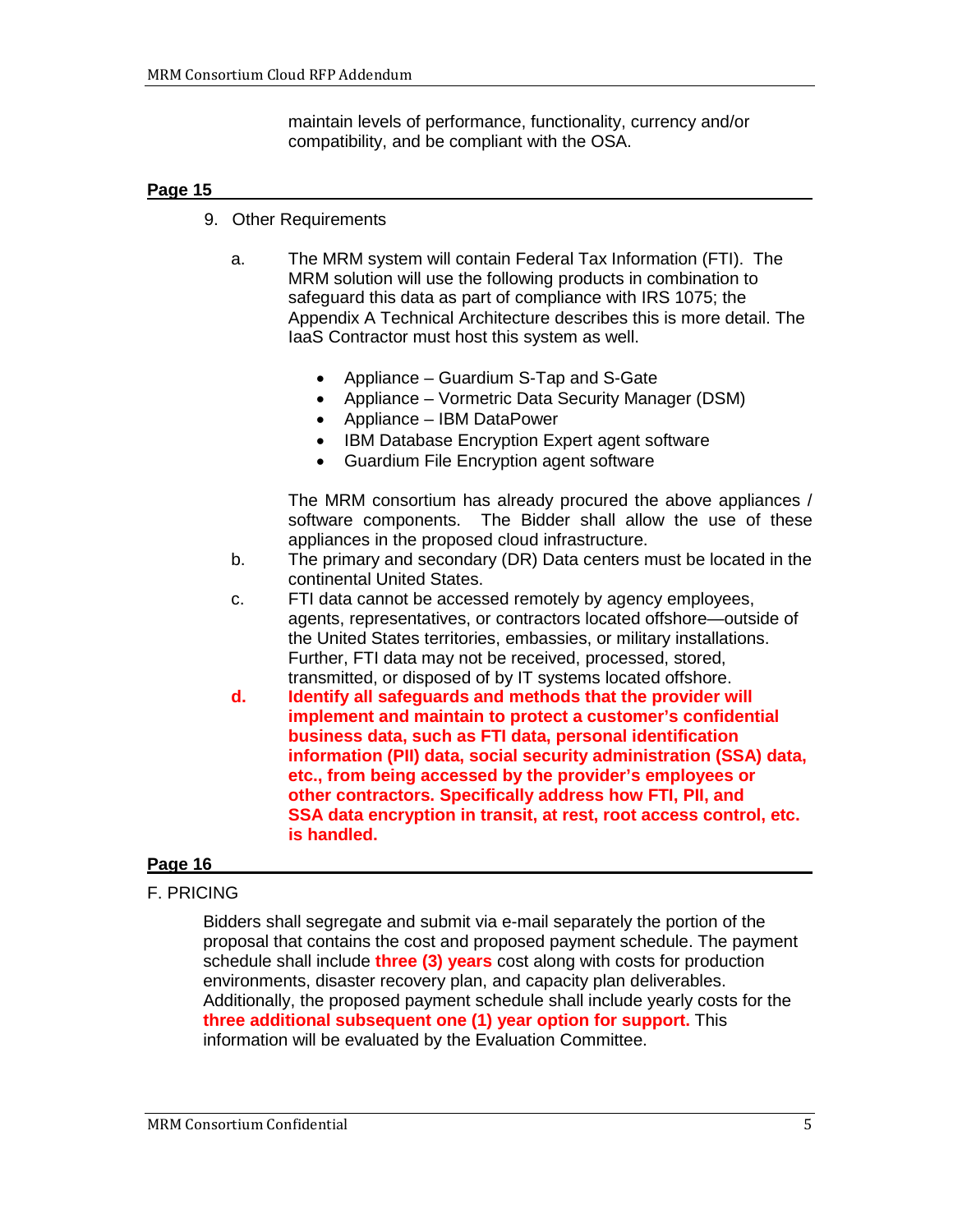# **4. Appendix C Terms and Conditions Changes**

**Page 1**

# **APPENDIX C TERMS AND CONDITIONS**

**FOR THE:**

# **INFRASTRUCTURE AS A SERVICE (IAAS) HOSTING SERVICES AGREEMENT BETWEEN:**

# **THE INFORMATION TECHNOLOGY SUPPORT CENTER AND**  *[NAME OF THE VENDOR]*

## **IN SUPPORT OF THE MISSISSIPPI/RHODE ISLAND/MAINE CONSORTIUM**

This INFRASTRUCTURE AS A SERVICE (IAAS) HOSTING SERVICES AGREEMENT ("**Agreement**") is entered into by and between the Information Technology Support Center, a subsidiary of the National Association of State Workforce Agencies ("**NASWA**" and collectively, "**ITSC**") and *[NAME OF THE VENDOR]* ("**Vendor**") as of \_\_\_\_\_\_\_\_\_\_\_\_\_\_\_, 2015 (the "**Effective Date**").

WHEREAS, contingent upon adequate funding provided by the US Department of Labor ("**US DOL**"), Mississippi and the States of Rhode Island and Maine (together, "**MRM**," the "**MRM Consortium**," the "**MRM States**," or the "**States**," as further defined herein) have committed to create a joint, multi-tenant, state unemployment insurance benefits and tax technology system based on the MDES System for use by the MRM States (the "**MRM System**"); and

WHEREAS, pursuant to its agreement with MDES, ITSC has procured Vendor to provide the IaaS Services and the other services and obligations set forth in this Agreement (as further defined herein, "**Services**") to ITSC for the benefit of the MRM States as set forth herein; and

WHEREAS, the MRM States presently expect and are planning for onboarding of the States of Rhode Island and Maine onto the MRM System, and the transfer of the completed development of the MRM System to the MRM Consortium in the future with expectations that each state will have the ability to utilize **and / or contract** the procured IaaS Services for their own development and production environments of the MRM System, as set forth herein;

NOW THEREFORE, ITSC and Vendor agree as follows:

## **Page 2**

**3.1 Attached Appendices.** This Agreement includes the following Appendices referenced herein and attached

hereto, each of which are hereby incorporated into and made a part of this Agreement: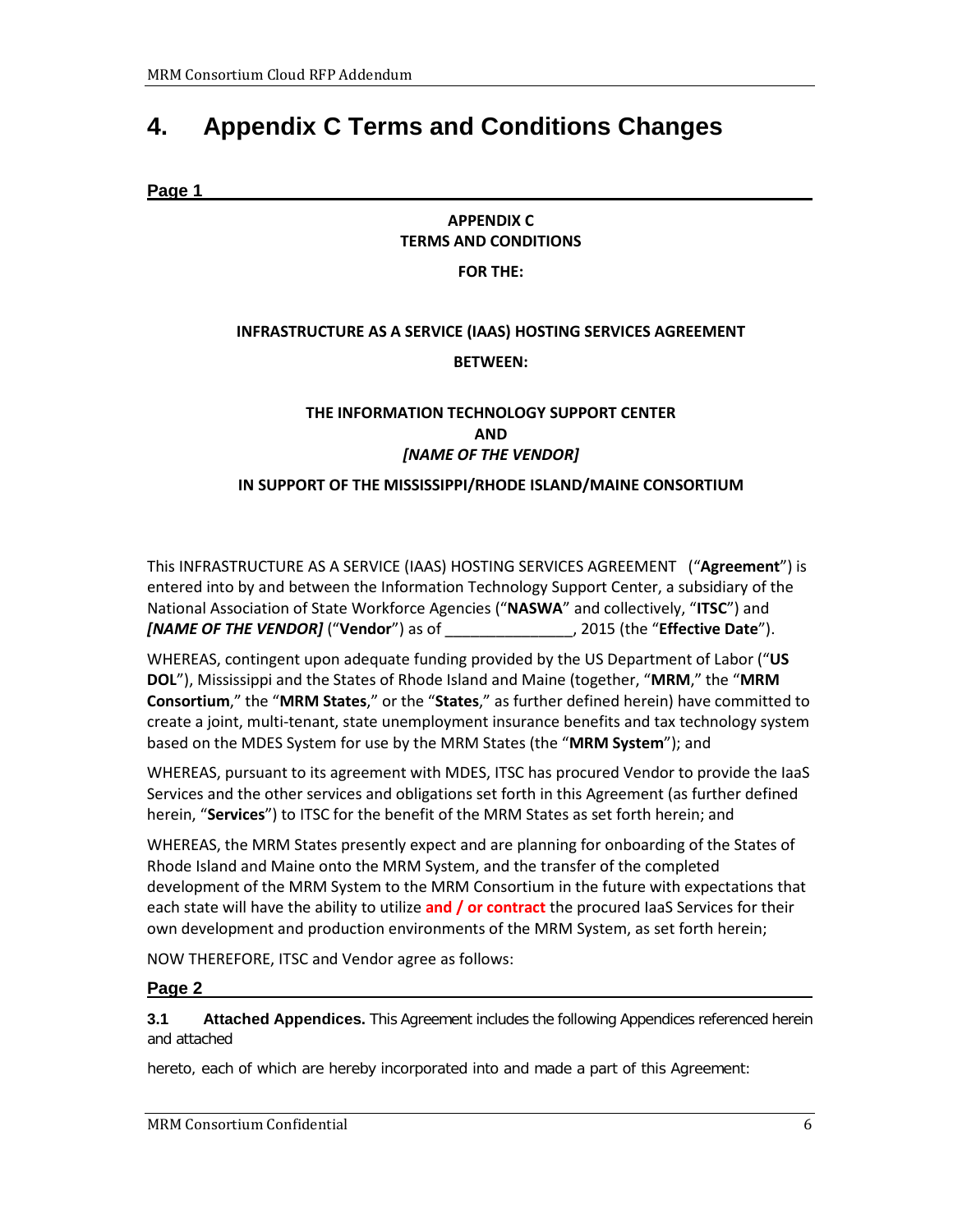| <del>Schedule [●]</del> | <b>Change Order Form</b>                            |
|-------------------------|-----------------------------------------------------|
| Schedule [•]            | laaS Services and Deliverables                      |
| Schedule [•]            | <b>Service Levels and Additional Specifications</b> |
| Schedule [•]            | <b>Operational Service Agreement</b>                |
| Schedule [•]            | <b>Compensation</b>                                 |
| Schedule [•]            | <b>Transition Services</b>                          |
| Schedule [•]            | <b>Reports</b>                                      |
| Schedule [•]            | <b>Data Security and Data Privacy</b>               |
| <del>Schedule [•]</del> |                                                     |
|                         |                                                     |

Unless an applicable Schedule expressly states that such Schedule controls in the event of a conflict between the Agreement and that Schedule, the terms of the body of this Agreement will control in the event of any such conflict.

# **Page 2 and 3**

## **3.2 Additional Addendums.**

**(a) Existing MRM States.** Vendor acknowledges that each state in the MRM Consortium may have certain state-specific requirements with respect to the IaaS Services to be provided to that state. Simultaneously with or following the Effective Date of this Agreement, as directed by ITSC, Vendor will enter into a separate participating addendum to this Agreement with ITSC and, as applicable, each such MRM state (each, a **"MRM State Addendum").** Each MRM State Addendum will set forth and describe certain specific terms, conditions, and specifications required by ITSC and such MRM State to meet the unique requirements of such MRM State. This Agreement will include each such MRM State Addendum.

**(b) Additional of Future MRM States.** Vendor acknowledges that the MRM Consortium may, in its sole discretion, elect to additional states to the MRM Consortium at any time. Should the MRM Consortium decide, in its sole discretion, to add any additional state(s) to the MRM Consortium, Vendor will at the direction of ITSC enter into a separate MRM State Addendum with ITSC and, as applicable, each such state. Each such MRM State Addendum will set forth and describe the specific terms, conditions, and specifications required by ITSC and such MRM State for the IaaS Services and other Services and obligations to be provided to such newly added MRM State to meet the unique requirements of such MRM State. This Agreement will include each such MRM State Addendum.

**(c) Removal of MRM States.** Vendor acknowledges that the MRM Consortium may, in its sole discretion, remove states from the MRM Consortium at any time, including any states in the MRM Consortium as of the Effective Date, and that there is no guarantee that any states will remain in the MRM Consortium. Should the MRM Consortium decide, in its sole discretion, to remove any MRM State from the MRM Consortium, or should any MRM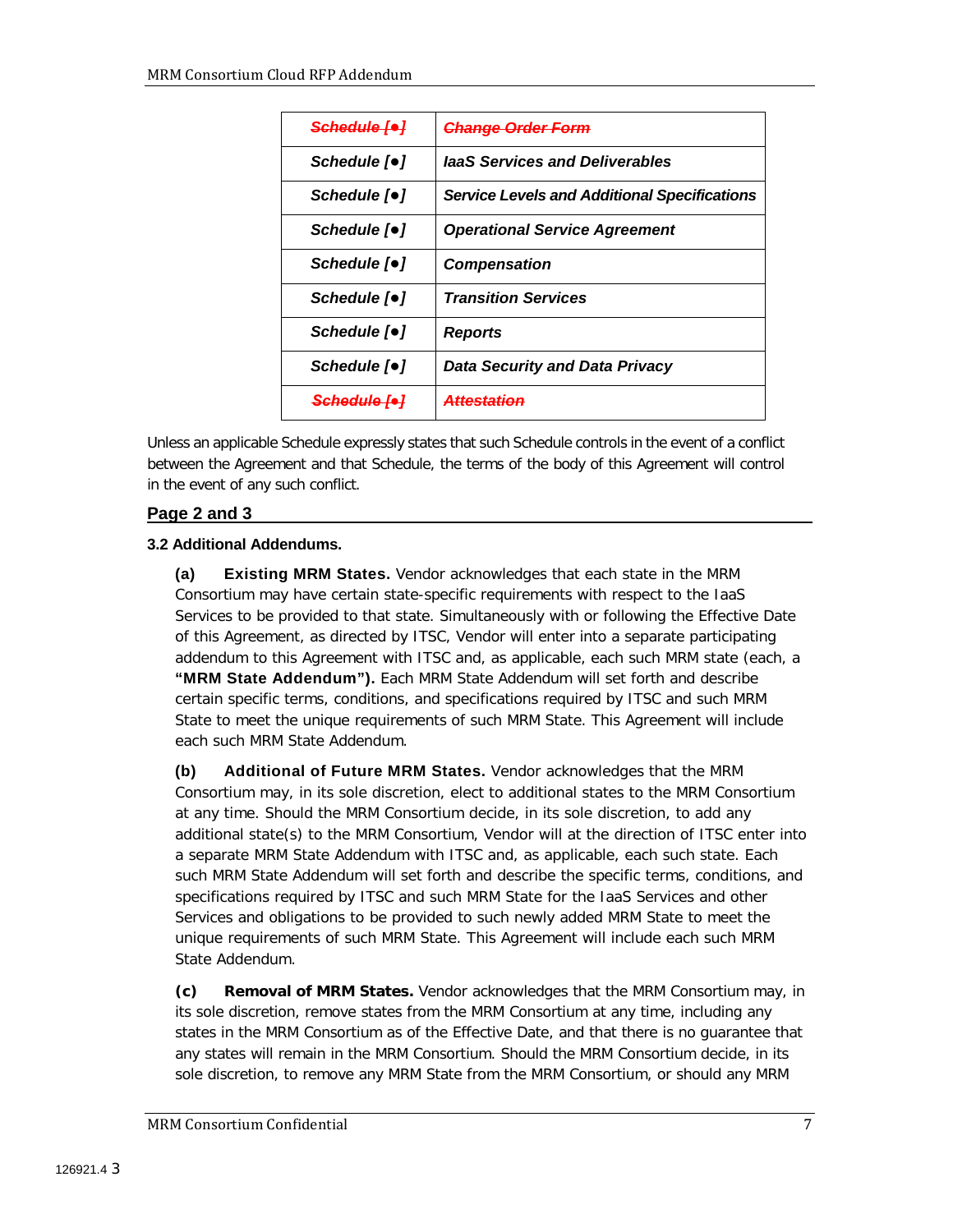State otherwise leave the MRM Consortium, Vendor will enter into a separate addendum to this Agreement with ITSC and, as applicable, such MRM State (each, a **"MRM Removal Addendum").** Each MRM Removal Addendum will set forth and describe the terms, conditions, and specifications required by ITSC and such MRM State for the removal of such MRM State from the MRM Consortium. **Terms and Conditions for removal must be consistent with section 14 Transition services of this agreement only otherwise agreed in writing.** This Agreement will include each such addendum.

**(d) Construction.** In the event of a conflict between the terms of any MRM State Addendum or MRM Removal Addendum (collectively, an **"Addendum")** and the other terms of this Agreement, the terms of the applicable Addendum shall take precedence over this Agreement, but solely with respect to such Addendum and the IaaS Services and other Services and obligations provided to the applicable MRM State to which such Addendum relates. The terms and conditions of any Addendum shall have no force or effect with respect to this Agreement or any other Addendum (or any other IaaS Services and other Services and obligations of Vendor). The scope and term, including any renewal term, of an Addendum shall not exceed the scope and term (including any renewals) of this Agreement. The termination of this Agreement, for any reason, shall result in the termination of each Addendum.

#### **Page 3**

**4.2 Modification and Amendment.** Except as set forth in a Change Order, this Agreement can be amended or modified only by a written amendment signed by all parties and approved in writing by all officials authorized to sign such amendments. In the event of such an anticipated Change Order or other amendment to this Agreement, Vendor shall inform ITSC of the potential change at least **60** days in advance, therefore allowing ITSC and each applicable MRM State to discuss any/all of the potential changes and impact to the MRM System.

#### **Page 5**

#### **5.6 Relationship to MRM System and Application Vendor.**

**(a)** Vendor acknowledges and agrees that the IaaS Services and other Services under this Agreement are provided for purposes of procuring the services necessary to host and manage the MRM System as a service for Mississippi and, as applicable, the other MRM States and that the MRM System itself is provided by the Application Vendor, Tata Consultancy Services (TCS), under the Application Vendor Agreement. Vendor agrees to collaborate with Application Vendor in all respects to perform and provide all Services and Deliverables under this Agreement and to enable the Application Vendor to perform and provide all Application Vendor Agreement Services under the Application Vendor Agreement.

**(b) Vendor further acknowledges and agrees that certain provisions of the Application Vendor Agreement are applicable to the Services and Deliverables performed and provided by Vendor under this Agreement. ITSC may notify Vendor of such applicable provisions during the term of this Agreement. Vendor acknowledges and agrees that all Services and Deliverables under this Agreement will conform to such applicable provisions of the Application Vendor Agreement and that Vendor will comply**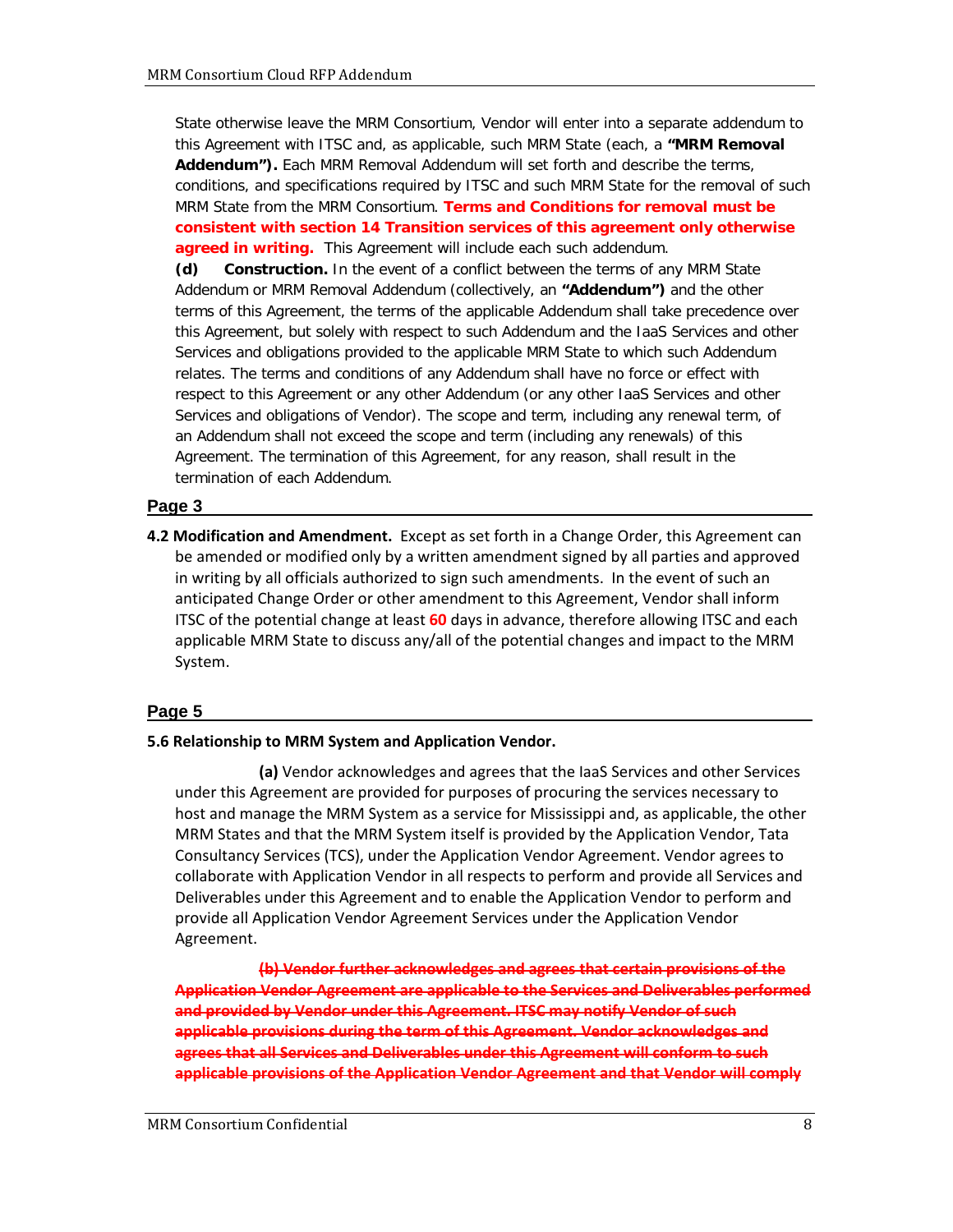#### **with all of the terms and conditions set forth in the Application Vendor Agreement to the extent applicable to the Services or Deliverables under this Agreement.**

**(B)** Parties acknowledge and agree that the requirements of this Section are not intended to and shall not be construed as conferring on Vendor any right to enforce any claim or rights against the Application Vendor or any MRM State directly. With respect to this Agreement and all Services and Deliverables hereunder, Vendor shall be entitled to seek remedy solely against ITSC and not against the Application Vendor or any MRM State.

**(c) Parties acknowledge and agree to adhere to the following policies for the state of Maine as applicable to IaaS hosting.**

- **[http://www.maine.gov/oit/policies/Application-Deployment-](http://www.maine.gov/oit/policies/Application-Deployment-Certification.htm)[Certification.htm](http://www.maine.gov/oit/policies/Application-Deployment-Certification.htm)**
- **[http://www.maine.gov/oit/policies/OIT\\_App\\_Deployment\\_Certification\\_](http://www.maine.gov/oit/policies/OIT_App_Deployment_Certification_Guidelines.htm) [Guidelines.htm](http://www.maine.gov/oit/policies/OIT_App_Deployment_Certification_Guidelines.htm)**
- **<http://www.maine.gov/oit/policies/RemoteHostingPolicy.htm>**
- **<http://www.maine.gov/oit/policies/SecurityPolicy.htm>**

**(d) The following link is a sample contract between Maine and ITSC. Parties acknowledge and agree to incorporate applicable terms and conditions from this sample contract as part of the terms and conditions of the contract between ITSC and the IaaS Vendor.**

• **[http://www.maine.gov/purchases/info/forms/BP54\\_IT.docx](http://www.maine.gov/purchases/info/forms/BP54_IT.docx)**

## **5.7 Minimum Requirements. Vendor shall meet or exceed the following minimum requirements in performing and providing all Services (and accompanying Deliverables):**

**(a) Maintenance of all tiers from the infrastructure and the operating system, excluding maintenance of the MRM System and all third party application software products, which remain the responsibility of the Application Vendor;** 

- **(b) Continuous performance monitoring;**
- **(c) Provide infrastructure support to the Application Vendor;**
- **(d) Quality assurance and testing of modifications and upgrades to the**

#### **infrastructure;**

**(e) Changes to the infrastructure mandated by any state or federal statute or** 

**regulation;**

- **(f) Increases in data storage or transaction capacity;**
- **(g) Backup and restore;**
- **(h) Disaster recovery;**
- **(i) Issue priority and tracking system;**
- **(j) Security for infrastructure software, hardware, and network;**
- **(k) Tier 1 Help Desk and technical support 24/7/365 with response times**

**specified herein, to be provided by personnel located within the United States;**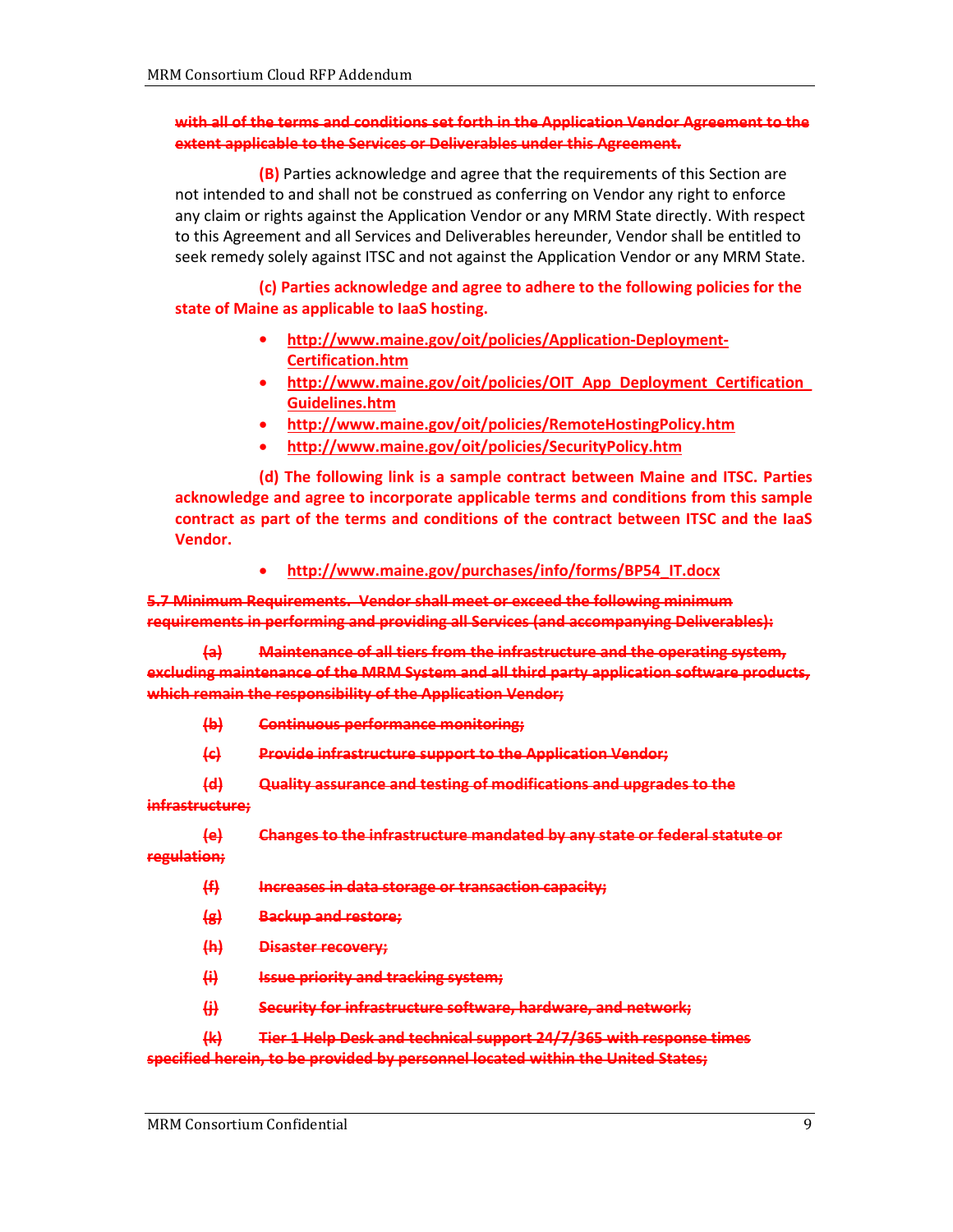## **(l) Sufficient networking bandwidth and hardware capacity to support the peak processing demands of the Consortium; and**

#### **(m) Operational independence of each Consortium State.**

- **Page 7**
- **7.4 Standard of Performance.** Vendor will perform and provide all Services, Deliverables and any other obligations hereunder in conformance with the highest standards of care, skill, and diligence in Vendor's industry, trade, or profession, including, as applicable, in conformance **with the service levels specified in this agreement,** ITIL v3:2011 standards, Vendor's ISO20000 certification and comparable industry practices and standards. Vendor will perform and provide all Services, Deliverables and any other obligations hereunder in the sequence and manner set forth herein, with the care and diligence normally practiced by firms performing services of a similar nature, and in all cases in conformance with all applicable Specifications and the other requirements of this Agreement. Vendor's performance of all Services and any other obligations hereunder will be adequate in all respects to serve its intended purposes and achieve its intended results as specified herein. Notwithstanding the foregoing, where this Agreement specifies a particular standard or criteria for performance, this warranty is not intended to and does not diminish that standard or criteria for performance. **Vendor agrees to provide all Services, Deliverables and any other obligations hereunder to meet or exceed the minimum requirements as set forth in this agreement.**

#### **Page 9**

- **8.1 Initial Term.** The initial term of this Agreement shall commence on the Effective Date and shall terminate at the end of the **third (3rd) year** of the Effective Date ("**Initial Term**"), unless extended or sooner terminated as specified herein.
- **8.2 Option to Extend.** ITSC may (acting in conjunction with any of the MRM states), at its sole option, extend the term of the Agreement for up to **three (3) additional 1 year terms** (each, a "Renewal Term," and collectively with the Initial Term, the "Term" of the Agreement). Any Renewal Term shall be under the same prices, terms, and conditions as the Initial Term of this Agreement. If ITSC exercises this option, it shall provide written notice to Vendor at least 30 days prior to the end of the current Term. If exercised, the provisions of such notice shall become a part of and be incorporated into this Agreement. Vendor acknowledges and affirms that ITSC shall have no obligation for Services rendered by the Vendor that were not performed within the applicable Term.
- **8.3 Early Termination in the Public Interest.** ITSC is entering into this Agreement for the purpose of carrying out the public policy of the MRM States. If maintaining ITSC as a party to this Agreement ceases to further the public policy of Mississippi or the other MRM States, then the **MRM States** acting together **and in full agreement, may assign this Agreement** to any one of the MRM States **or another entity not yet named. If under this circumstance, no other MRM State accepts assignment of this Agreement and another entity that the MRM states have agreed upon cannot accept assignment of this Agreement, the MRM states can terminate this Agreement in whole or in part. This Section shall not apply to termination of this Agreement for cause or breach by Vendor, which shall be governed by the terms hereof as otherwise specifically provided for herein.**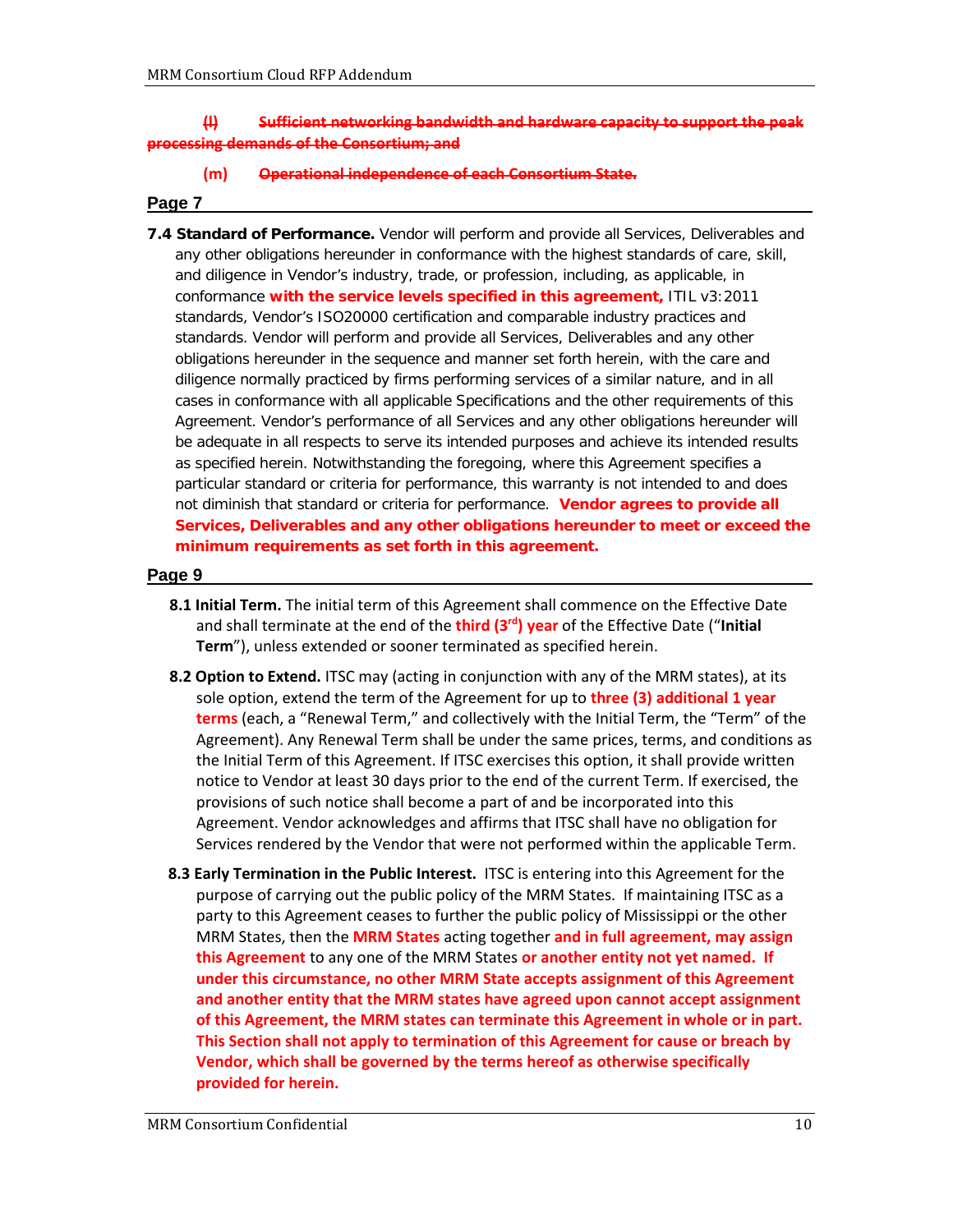#### **Page 13**

**10.2 MRM System.** As between ITSC and Vendor, the MRM System is and shall remain the sole and exclusive property of **the MRM states**. This Agreement does not transfer or convey to Vendor, expressly or by implication, estoppel or otherwise, any rights in or to

#### **Page 14 and 15**

**12.1 Termination for Convenience.** ITSC may terminate this Agreement or any Addendum hereunder without cause for any reason or no reason. Such termination shall not be deemed a breach of this Agreement by ITSC. ITSC shall give Vendor at least 30 days written notice before the effective termination date (a **"Termination Notice").** Vendor shall be entitled to compensation for satisfactory, authorized and accepted Services completed as of the termination date, but in no event shall ITSC be liable to Vendor for compensation for any Service or other obligation that has not been completed and accepted, or for any unauthorized Service performed in any manner, or for any Service performed in a manner unsatisfactory to ITSC. Upon such termination, the Vendor shall have no right to any actual general, special, incidental, consequential, or any other damages whatsoever of any description or amount. **Upon any expiration of this Agreement or termination of this Agreement for any reason, Vendor shall provide transition assistance services to ITSC and each MRM State as set forth in**  *Schedule [●] (Transition Services)* **("Transition Services") and defined in section 14 Transition services.**

#### **12.3 Effect of Termination or Expiration.**

**(a) Obligations and Rights.** Upon any expiration of this Agreement or termination of this Agreement for any reason, except as specified by ITSC in the applicable Termination Notice and as needed to accommodate any Transition Services:

**(i)** Cessation of Services. Vendor shall complete all Services (and deliver to ITSC any accompanying

(ii) Deliverables) as directed in the applicable Termination Notice and by ITSC. Vendor shall otherwise cease providing all or any portion of the Services.Vendor Confidential Information. Subject to public record requirements, ITSC shall return all Vendor Confidential Information in its possession to Vendor.

(iii) Data and ITSC and MRM Confidential Information. Vendor shall **either** return all Data and all ITSC or MRM Confidential Information in its possession to ITSC, for the benefit of ITSC and all MRM States, **transfer Data and ITSC Confidential Information in its possession to another Hosting Vendor, or destroy in a manner consistent with standard operating procedure and / or a process directed by ITSC. This shall be done at no cost to ITSC or MRM State.** Upon expiration or termination of part, but not all, of the Services being provided under this Agreement, Vendor shall **either** return all Data and all ITSC or MRM Confidential Information relating solely to such terminated Services to ITSC, for the benefit of ITSC and all MRM States, **transfer Data and ITSC Confidential Information in its possession to another Hosting Vendor, or destroy in a manner consistent with standard operating procedure and / or a process directed by ITSC. This shall be done at no cost to ITSC or MRM States.** Following such return of any portion(s) of such Data and ITSC or MRM Confidential Information, Vendor shall permanently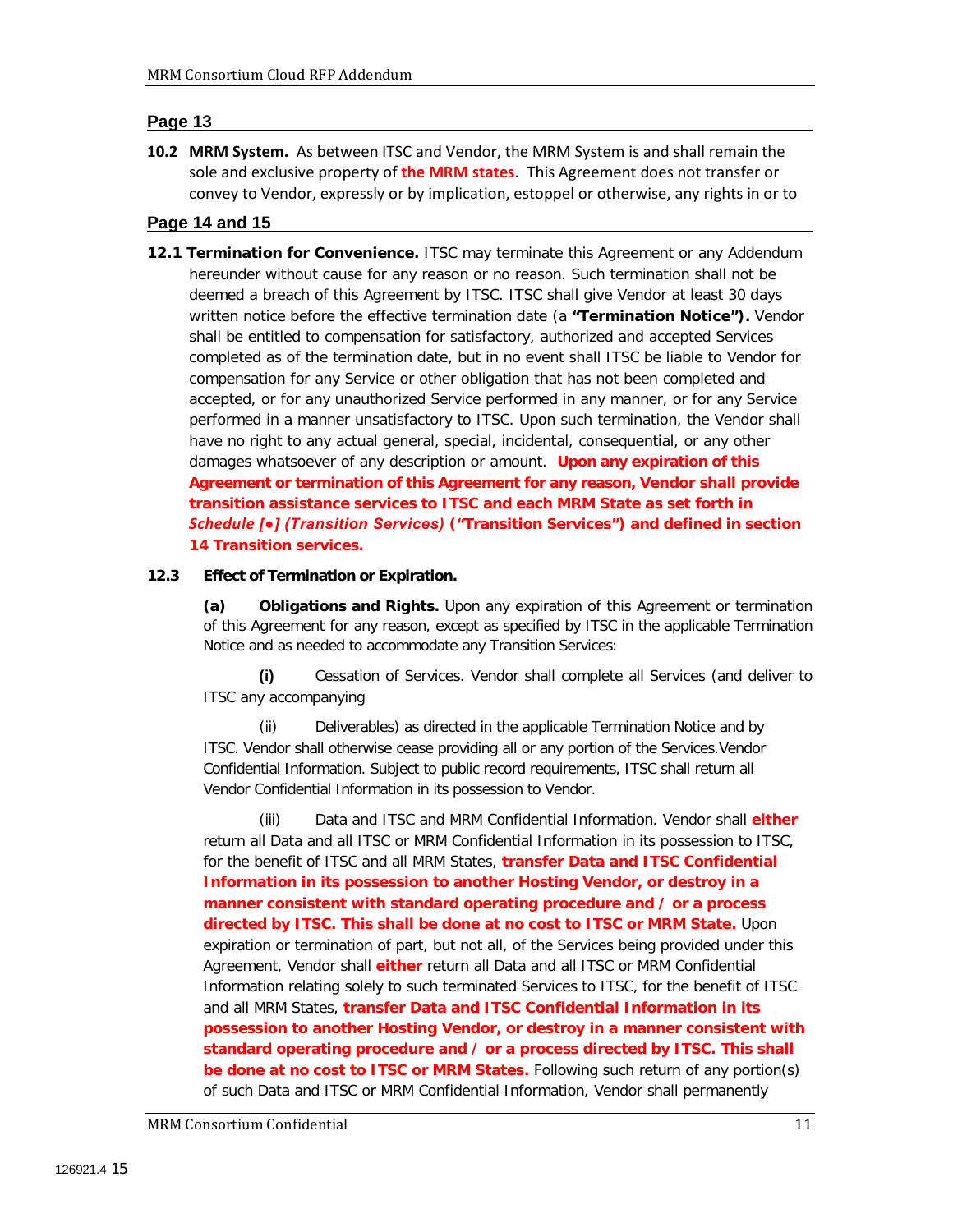destroy such Data and Confidential Information in a manner and using a process directed by ITSC, as directed by ITSC.

(iv) Return of Additional Materials. (1) all materials (including hardware and software) owned by ITSC or any MRM State in the possession or control of Vendor shall be returned immediately to ITSC or the applicable MRM State; (2) Vendor shall notify ITSC of the then current status of all Deliverables and shall, at the direction of ITSC, deliver all Deliverables to ITSC or its designee (all of which shall become the property of ITSC); and (3) any other records, documentation, reports, data, hard copy and electronic files, recommendations, etc. of any kind or nature which were required to be developed or provided under the terms of the Agreement shall be delivered to ITSC or its designee. Vendor shall take timely, reasonable and necessary action to protect and preserve all of the foregoing in the possession or control of Vendor.

(v) Service Contracts. At the sole discretion of ITSC, Vendor shall assign to ITSC or its designee all of Vendor's right, title, and interest under any orders or subcontracts under which Vendor obtains any portion of the Services under this Agreement.

(vi) Payments. ITSC may, in its sole discretion, require Vendor to return to ITSC, within 30 days of the date of the applicable Termination Notice, all payments made to Vendor hereunder prior to the date of the Termination Notice.

## **Page 17**

**14.1 Transition Services.** Upon any expiration of this Agreement or termination of this Agreement for any reason, Vendor shall provide transition assistance services to ITSC and each MRM State as set forth in *Schedule [●] (Transition Services)* **("Transition Services").** Such Transition Services shall be sufficient to enable ITSC and each MRM State to accomplish the orderly transfer of the Services and any other functions, responsibilities, tasks and operations that were required to be provided by (or on behalf of) Vendor under this Agreement to ITSC, one or more of the MRM States, or an ITSC-designated third party within a period not to exceed 90 days. Without limiting the foregoing, such Transition Services shall include: (a) assisting ITSC and each MRM State or their respective designee(s) in developing a written transition plan for the transition of all applicable Services; (b) performing Services to assist in implementing such transition plans; (c) familiarizing personnel designated by ITSC and each MRM State or their respective designee(s) in the use of any work instructions and work procedures and any equipment, software, and materials used in connection with the provision of the Services; (d) cataloging all work instructions, work procedures, Deliverables, third-party contracts and tools used to provide the Services; (e) assisting in the execution of a parallel operation, data migration and testing process until the successful completion of the transition, (f) creating and providing copies of any Data in the format and on the media reasonably requested by ITSC, (g) assigning any third-party licenses and contracts to ITSC; and (h) providing other technical assistance reasonably requested by ITSC **(i) return all ITSC or MRM State Hardware and Software, (j) Perform and return all final backups of data and code, (k) provide proof of data destruction as required.** Vendor shall perform the Transition Services at no additional cost to ITSC provided that such Transition Services commence and are completed within 6 months of expiration or termination of this Agreement. Vendor shall provide the Transition Services in accordance with this Section even in the event of ITSC's material breach, with or without an attendant termination for cause by Vendor.

#### **Page 18**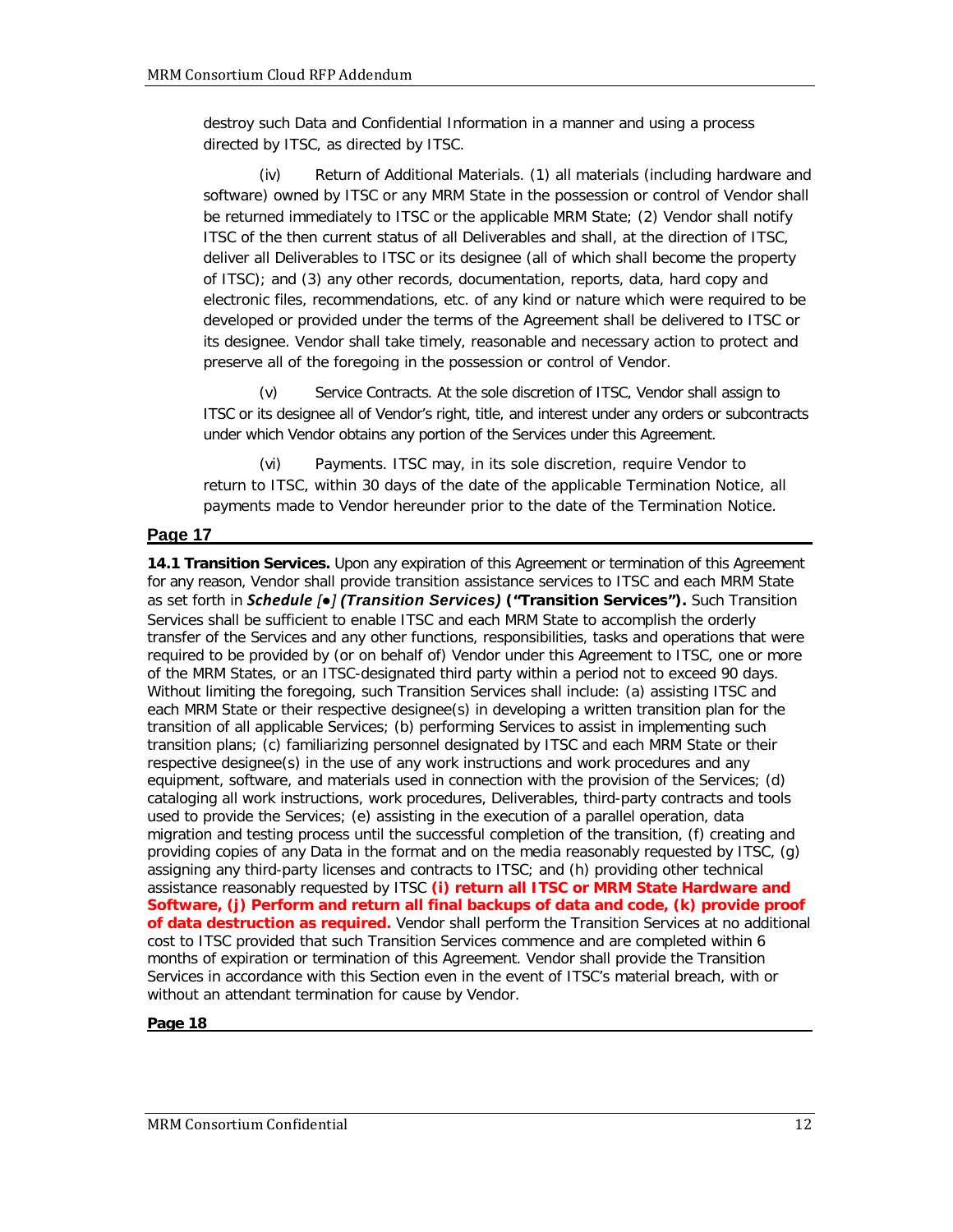- **15.5 Audits. Full, timely participation in scheduled and random security audits, including hosting infrastructure and/or the application vulnerability assessments. Complete compliance with all Federal and MRM state laws, regulations, statutes, policies, standards. Conduct self-audits on all software and hardware, modifications, patches applied, etc.**
- **15.6 Notifications. Vendor shall provide ITSC and MRM States notification consistent with the failure to meet any RFP requirements, events, breaches, and agreed upon Operational Service Agreement (OSA) and Service Level Agreement (SLA) failures.**

**Page 21**

**19.5 Data and Network Security.** Vendor shall establish, implement, maintain, and enforce throughout the term of this Agreement a data and network security program providing for all reasonable and appropriate administrative, technical, environmental, and physical safeguards and security measures necessary to protect all MRM System, Infrastructure, and Data from and against unintended, unauthorized, or unlawful disclosure, processing, use, access, alteration, destruction, or loss. Vendor's program will be adequate to meet the requirements of applicable Laws and industry standards and best practices and will comply in all respects with *Schedule [●] (Data Security and Data Privacy).* Without limiting the foregoing, Vendor's security program will include, as applicable:

(a) Maintaining a written information security policy **("WISP");**

(b) Conducting periodic risk assessments, and using the results of those risk assessments to update the security program and the WISP as applicable;

(c) Transmitting all Data over any public or private network in a secured and encrypted fashion;

(d) Providing dedicated storage devices for any Data, such storage devices secured against any shared access with the data of any Vendor's data or data of Vendor's other customers;

(e) Requiring that any contractors, venders, service Vendors, or other third parties to agree in writing to be bound to the security provisions in this Agreement;

(f) Processing and storing all Data only within the United States;

(g) Ensuring that Vendor's security program is audited at least annually by a qualified, objective, independent third party professional who uses procedures and standards generally accepted in the profession, and notifying ITSC within 48 hours of any Security Breach or significant deficiencies identified in Vendor's security program. **Audit results must be made available to ITSC and MRM States on request at no cost;**

(h) Providing ITSC and each MRM State with prompt notice (but in no case more than 24 hours) after receiving any government inquiry, complaint, lawsuit or investigation concerning the adequacy or sufficiency of its security program; and

(i) Taking such other measures as are necessary to ensure the security and confidentiality of the Data and to comply with the information security policies of ITSC and each MRM State in effect during the term of this Agreement.